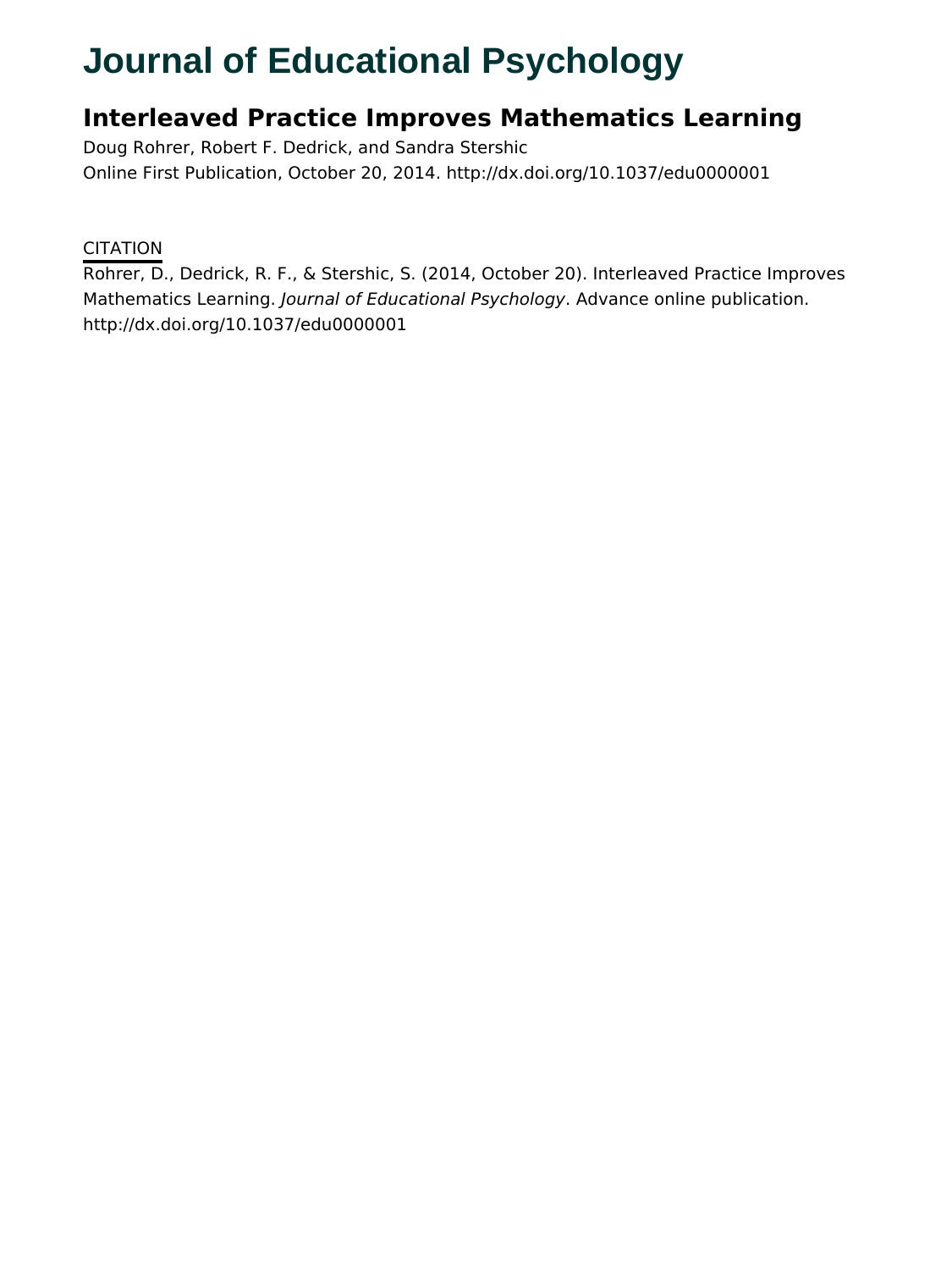# Interleaved Practice Improves Mathematics Learning

Doug Rohrer, Robert F. Dedrick, and Sandra Stershic University of South Florida

A typical mathematics assignment consists primarily of practice problems requiring the strategy introduced in the immediately preceding lesson (e.g., a dozen problems that are solved by using the Pythagorean theorem). This means that students know which strategy is needed to solve each problem before they read the problem. In an alternative approach known as *interleaved practice*, problems from the course are rearranged so that a portion of each assignment includes different kinds of problems in an interleaved order. Interleaved practice requires students to choose a strategy on the basis of the problem itself, as they must do when they encounter a problem during a comprehensive examination or subsequent course. In the experiment reported here, 126 seventh-grade students received the same practice problems over a 3-month period, but the problems were arranged so that skills were learned by interleaved practice or by the usual blocked approach. The practice phase concluded with a review session, followed 1 or 30 days later by an unannounced test. Compared with blocked practice, interleaved practice produced higher scores on both the immediate and delayed tests (Cohen's  $ds = 0.42$  and 0.79, respectively).

*Keywords:* learning, mathematics, interleaved, spaced, practice

The ongoing effort to improve students' mathematics proficiency has included a wide variety of interventions. Some are rooted in theoretical models of cognition, some are designed to eliminate misconceptions, and still others aim to reduce students' mathematics anxiety. Here we describe an intervention that is inspired by what is perhaps the simplest principle of learning: the practice of a skill improves the performance of that skill. It might seem that this robust maxim is already widely used in the mathematics classroom because nearly all teachers assign practice problems like the ones appearing on tests. However, most practice assignments are arranged in a way that simplifies the solution to each problem, and this crutch is usually not available to students when they are tested.

To see why this is the case, we must first point out that the solution to nearly any mathematics problems includes two distinct steps, as illustrated by the following problem.

*A girl hikes 8 km east and then 15 km north. How far is she from her starting point?*

This problem is solved by the Pythagorean theorem (the answer is 17 km because the unknown distance is the hypotenuse of a right triangle, and  $8^2 + 15^2 = 17^2$ ). However, before students can use the Pythagorean theorem to solve this problem, they must first infer that they *should* use it. In other words, the solution to a mathematics problem requires students to choose a strategy, not only execute the strategy, and students often find the choice of strategy to be more challenging than its execution (e.g., Kester, Kirschner, & van Merriënboer, 2004; Siegler, 2003; Siegler & Shrager, 1984). In formal terms, the choice of an appropriate strategy requires students to both discriminate between different kinds of problems (i.e., problems requiring different strategies) and associate each kind of problem with an appropriate strategy (Figure 1).

The choice of an appropriate strategy is often difficult because superficially similar problems sometimes require different strategies (e.g., Chi, Feltovich, & Glaser, 1981; Siegler, 2003). For example, word problems often lack explicit cues that indicate the kind of problem it is. For example, the previous word problem required the Pythagorean theorem, but the problem did not include any mention of the Pythagorean theorem or the words *triangle* or *hypotenuse*. In algebra, students must solve equations, but the instruction "Solve for *x*" does not indicate which of the different strategies is useful (e.g., factoring, quadratic formula, and so on). Similarly, much of calculus is devoted to integration, and students must learn to discriminate between problems that look alike yet require different integration techniques (e.g.,  $\int$ ex  $e^{i} dx$  and  $\int$ xe  $x dx$ ). In short, students at nearly every level of mathematics must learn to discriminate between different kinds of problems with similar surface features.

Yet students need not learn to choose a strategy when every problem within a practice assignment requires the same strategy—an approach known as *blocked practice*. With blocked practice, students know the strategy before they read the problem. For example, if a lesson on proportions is followed by a dozen word problems requiring students to create a proportion, students need not learn which features of a problem indicate that it can be solved by a proportion. In short, blocked practice does not provide stu-

Doug Rohrer, Department of Psychology, University of South Florida; Robert F. Dedrick, Department of Educational and Psychological Studies, University of South Florida; Sandra Stershic, Department of Psychology, University of South Florida.

This work was supported by the Institute of Education Sciences, U.S. Department of Education, through Grant R305A110517 (principal investigator: Doug Rohrer). The opinions expressed are those of the authors and do not necessarily represent the views of the U.S. Department of Education. We thank Hillsborough County Public Schools for their participation.

Correspondence concerning this article should be addressed to Doug Rohrer, Psychology PCD4118G, University of South Florida, Tampa, FL 33620. E-mail: drohrer@usf.edu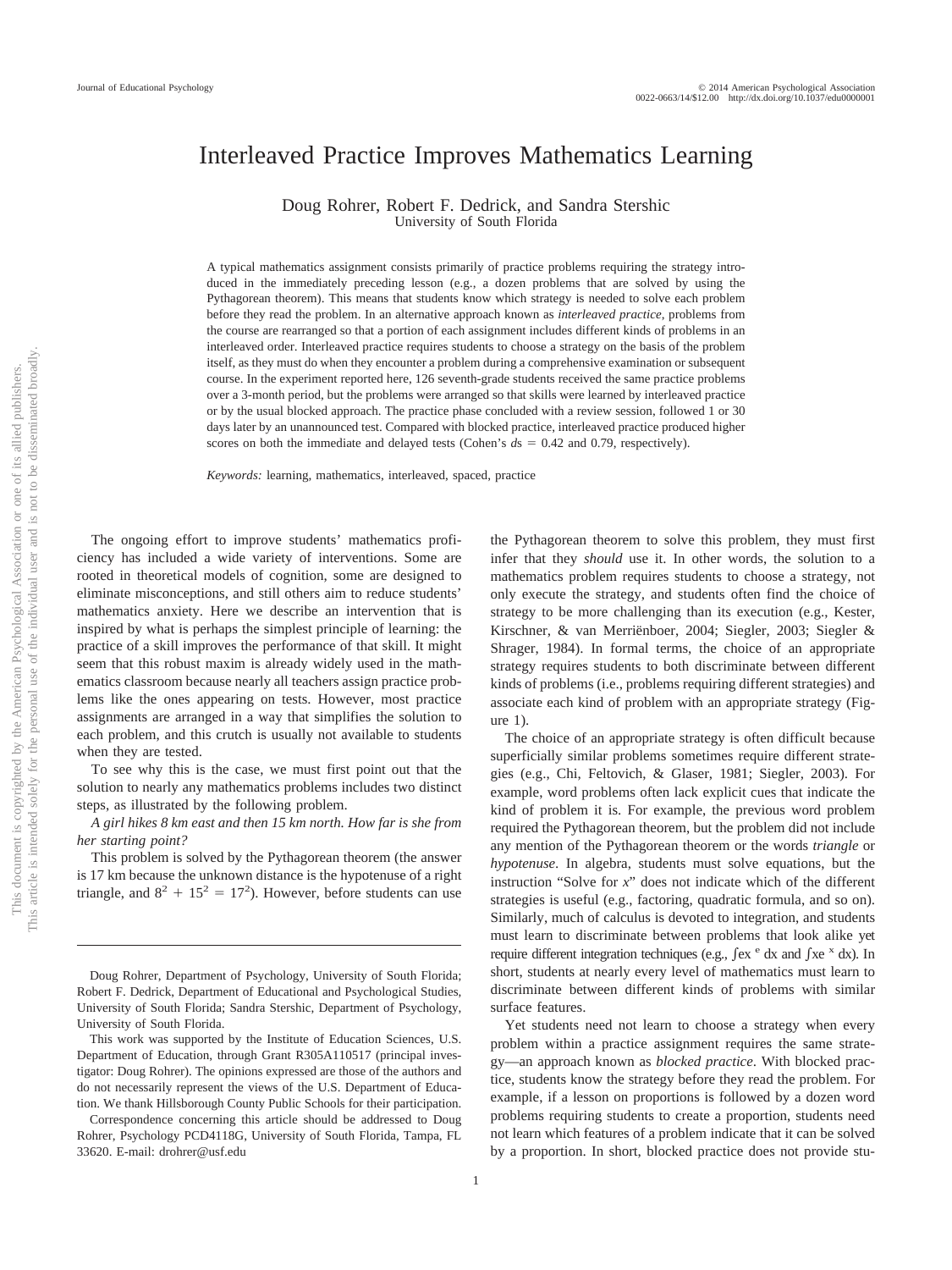

*Figure 1.* The solution of a mathematics problem. Students must learn to choose a strategy and execute the strategy. The choice of an appropriate strategy requires that students discriminate between different kinds of problems and associate each kind of problem with an appropriate strategy. Students do not need to choose a strategy if every practice problem within an assignment requires the same strategy (*blocked practice*).

dents with an opportunity to choose an appropriate strategy on the basis of the problem itself, and yet they must perform this skill when they sit for an exam consisting of multiple kinds of problems.

Blocked practice can dramatically reduce the difficulty of a mathematics problem, partly because students need not discriminate between problems requiring different strategies. Consider this example.

#### *Chloe baked 24 cookies. Her father ate 10 of the cookies. How many cookies remain?*

This problem is solved by simple subtraction  $(24 – 10 = 14)$ , but students who are capable of subtraction may not be able to infer that they *should* subtract, possibly because the problem does not include cues such as the words *subtract* or *difference*. However, if this problem follows other problems requiring subtraction, students know the strategy in advance. In fact, they could solve this problem without reading anything other than the two integers (24 and 10). Put another way, blocked practice sometimes allows students to solve word problems without reading any words.

Aside from excusing students from having to discriminate between different kinds of problems, blocked practice can also impede the learning of the association between a problem and an appropriate strategy. For example, the instruction "Find the perimeter" indicates unambiguously that the problem is solved by adding the lengths of the sides of the given polygon (e.g., a square with sides of length 3), and this salient feature of the problem presumably makes it easier for students to recognize what kind of problem it is (perimeter problem). Yet, if a practice assignment includes a block of perimeter problems, students can solve each problem without reading or attending to the instruction "Find the perimeter." This repeated failure to perceive the word *perimeter* weakens the association between the kind of problem (perimeter) and the strategy (add the lengths of the sides). In effect, blocked practice allows students to complete an assignment without being aware of the kind of problem they were solving.

Blocked mathematics practice is prevalent. We inspected several commonly used middle school mathematics textbook series and found that most of the practice problems in each textbook appear in a block of problems devoted to the same concept or procedure. In particular, the prototypical assignment may in-

clude problems in a variety of formats (e.g., procedural problems, word problems, open-ended questions, and standardized test practice problems), but most of the practice problems are dedicated to the immediately preceding lesson. In some of the textbooks, each practice assignment consists of many dozens of problems (sometimes more than 100, presumably so that teachers can choose a subset of problems), and the latter portion of each assignment includes a group of between five and 10 problems drawn from previous lessons and grouped within a section labeled *Mixed Review* or *Spiral Review*. However, these review problems comprised less than 15% of the total number of practice problems in our informal survey. It is also true that many textbooks include periodic review assignments, usually at the end of a chapter, although these assignments typically include a small block of problems for each lesson (e.g., a few problems based on the first lesson of the chapter, followed by a few problems based on the second lesson, and so forth). Moreover, the traditional mathematics textbook is increasingly supplemented or replaced by a "consumable workbook," in which students are asked to write their solutions on tear-away pages, and our survey indicates that these workbooks rely more heavily on blocked practice than do the textbooks. Unfortunately, the predominance of blocked practice cannot be precisely gauged because teachers may omit parts of the materials adopted by their school or school district, or they might choose their own materials (e.g., assignments freely downloaded from the Internet). Nevertheless, it appears that the vast majority of mathematics students devote most of their practice effort to blocked practice. For that reason, blocked practice served as the control in the present study.

In an alternative approach that served as the intervention in the present study, practice problems are merely rearranged so that a portion of each assignment includes a set of different kinds of problems presented in an intermixed order—a technique known as *interleaved mathematics practice* (e.g., Higgins & Ross, 2011; Richland, Bjork, Finley, & Linn, 2005; Richland, Linn, & Bjork, 2007; Rohrer & Taylor, 2007; Schmidt & Bjork, 1992). With interleaved practice, students must learn to choose the strategy on the basis of the problem itself. One hypothetical illustration of interleaved mathematics practice is shown in Figure 2.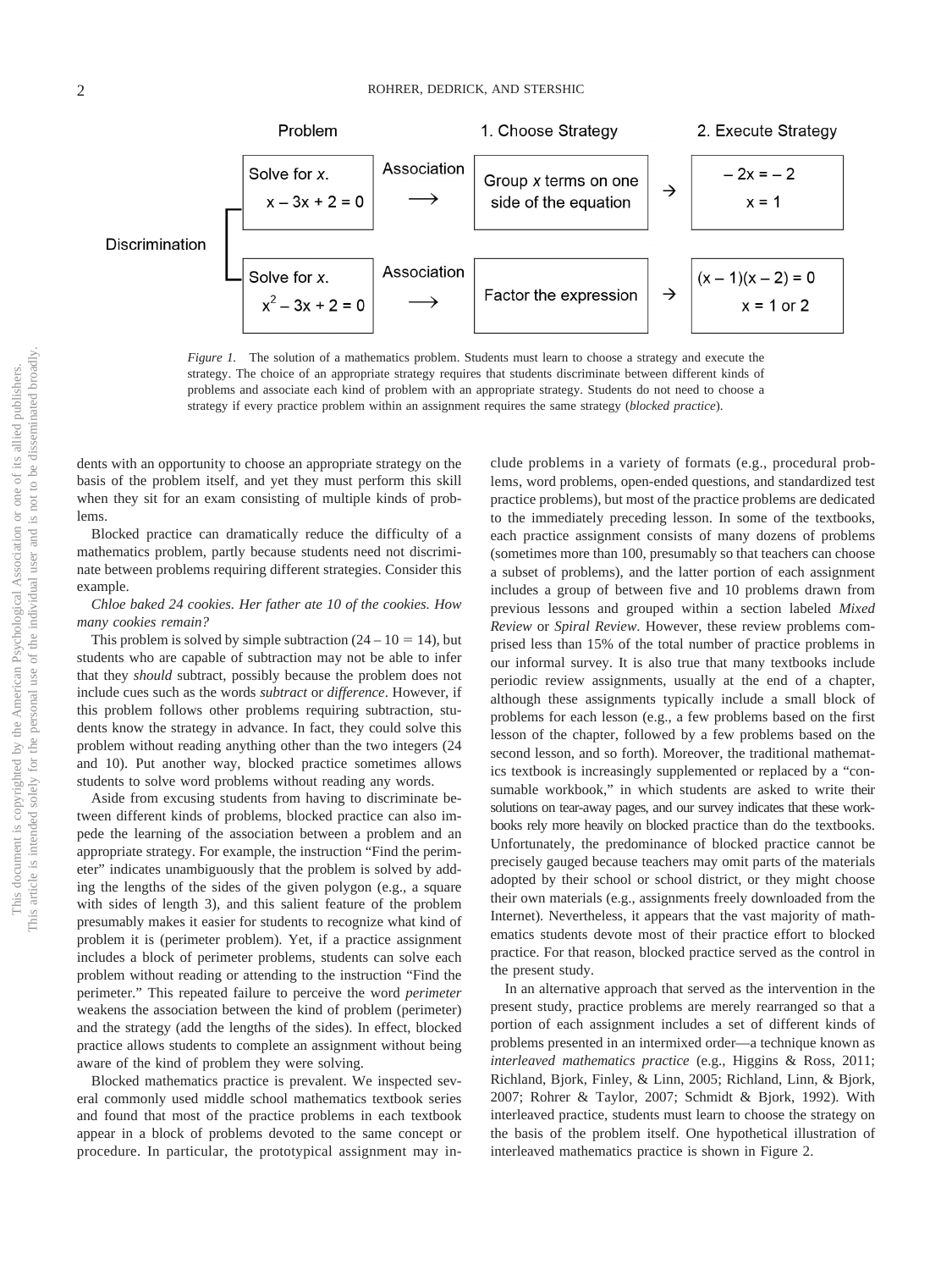#### INTERLEAVED PRACTICE 3

Assignment



*Figure 2.* Interleaved mathematics practice. In this hypothetical illustration, Assignment 25 includes a small block of four problems (squares) and eight problems of interleaved practice (non-squares). For example, if Assignment 25 follows a lesson on proportions, it would include four problems on proportions and one problem on each of eight different skills learned earlier in the course or during a prior course. Eight additional proportion problems are distributed across subsequent assignments. The empty squares are placeholders for unidentified kinds of problems.

In addition to the juxtaposition of different kinds of problems within the same assignment, interleaved practice guarantees that problems of the same kind are distributed or *spaced* across different assignments (Figure 2). Dozens of studies have demonstrated that spacing improves classroom learning, and the effect of spacing is one of the largest and most robust effects in the learning literature (e.g., for recent reviews, see Cepeda, Pashler, Vul, Wixted, & Rohrer, 2006; Dunlosky, Rawson, Marsh, Nathan, & Willingham, 2013; Küpper-Tetzel, 2014; Roediger & Pyc, 2012). Furthermore, several studies have shown that spacing can improve the learning of mathematics (Bahrick & Hall, 1991; Gay, 1973; Grote, 1995; Rohrer & Taylor, 2006, 2007; Yazdani & Zebrowski, 2006). In the creation of interleaved mathematics assignments, the spacing intervals between consecutive problems of the same kind might expand, meaning that a particular kind of problem might appear initially in each of several consecutive assignments and then turn up with decreasing frequency thereafter, as in the hypothetical illustration in Figure 2. Alternatively, the spacing interval between consecutive problems of the same kind may be fixed so that problems of the same kind appear once every, say, week or two, as in the present study. (There is some debate about whether equal or expanding spacing intervals are more effective, and the optimal choice seemingly depends on a variety of circumstances, e.g., Balota, Duchek, & Logan, 2007; Küpper-Tetzel, 2014; Storm, Bjork, & Storm, 2010). To summarize, interleaved mathematics practice has two beneficial features: problems of different kinds are juxtaposed, which requires students to choose a strategy, and problems of the same kind are spaced, which improves retention.

The earliest studies of interleaved practice examined its effects on skill learning (e.g., Hall, Domingues, & Cavazos, 1994; Shea & Morgan, 1979). For instance, in the study reported by Hall et al., college baseball players practiced hitting three types of pitches (fastball, curveball, and change-up) that were either blocked by type or interleaved, and interleaved practice led to better hitting on a final test requiring batters to hit pitches of all three types without knowing the type of pitch in advance, just as they would need to do in a game. This kind of batting test is analogous to a mathematics test in which students do not know the kind of problem in advance.

With regard to mathematics learning, we know of five studies of interleaved practice, and four of these studies were conducted in a nonclassroom setting. In the first of these studies, Mayfield and Chase (2002) had remedial college students learn several simple algebraic rules (e.g.,  $x^5$   $x^2 = x^7$ ) with a practice schedule that provided either interleaved or blocked practice, and interleaved practice produced superior test scores (effect size unknown). Although the two groups of students in this study did not receive exactly the same problems or even the same number of problems because the study was not designed to assess interleaved practice, we believe it is the first demonstration of a mathematics interleaving effect. In a later study that explicitly compared interleaved and blocked practice, Rohrer and Taylor (2007) taught college students to find the volume of several obscure solids (e.g., spheroid and spherical cone) and found a positive interleaving effect on a test given 1 week later (Cohen's  $d = 1.34$ ). This finding was later replicated (with the same materials but a different procedure) by Le Blanc and Simon (2008), who found a large interleaving effect  $(\eta_{\rm p}^2 = .32)$  and further observed that interleaving improved students' ability to predict their test scores. Finally, Taylor and Rohrer (2010) taught fourth-grade students how to solve problems relating to prisms (e.g., "Find the number of faces on a prism with a 5-sided base"), and they found that a session of interleaved practice (rather than blocked practice) led to greater scores on a test given 1 day later  $(d = 1.21)$ .

Most recently, Rohrer, Dedrick, and Burgess (2014) assessed the effects of interleaved mathematics practice in a classroombased experiment. Seventh-grade students received a dozen practice problems of each of several kinds that were interleaved or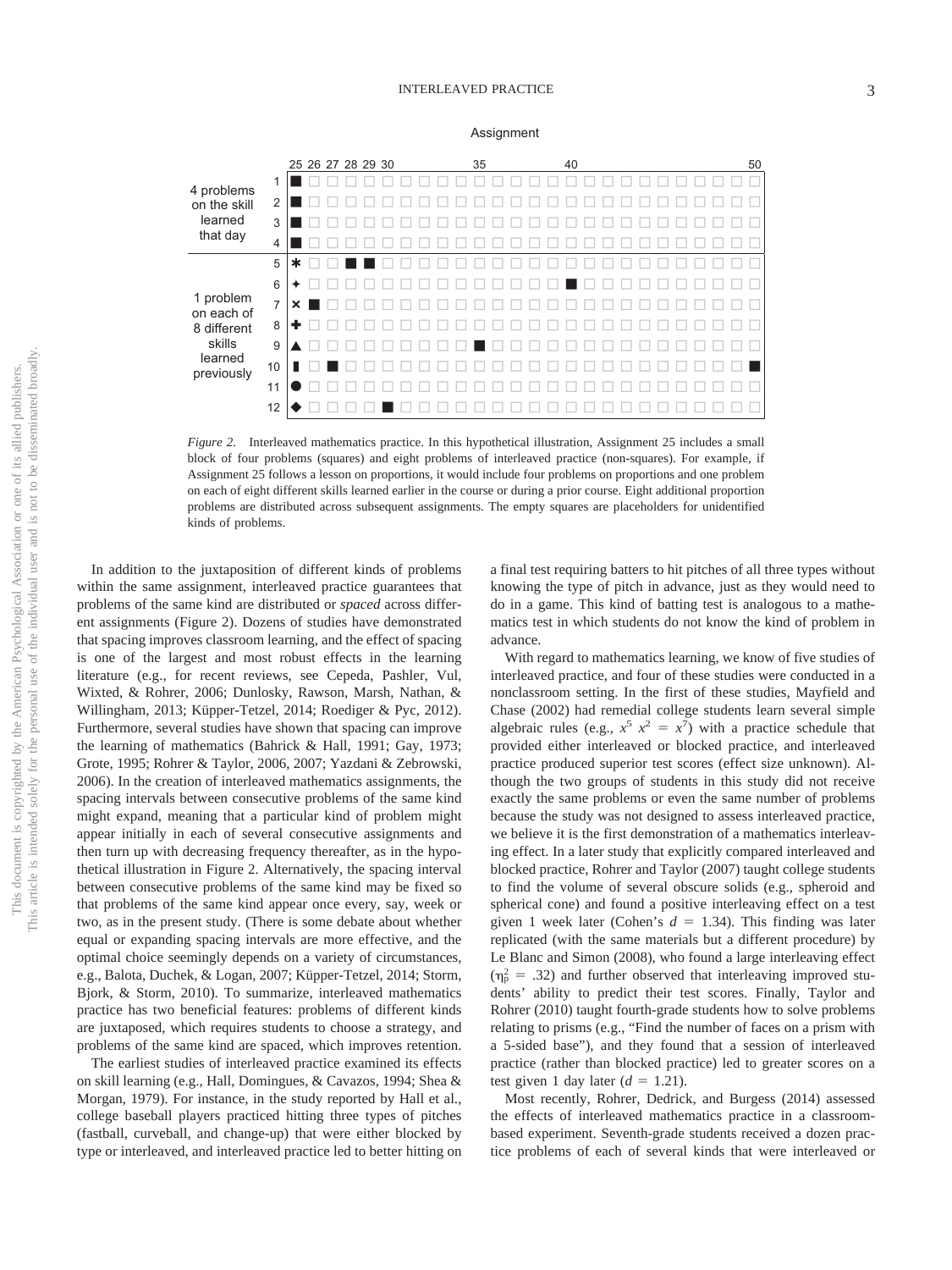blocked, and interleaved practice produced greater scores on a final test  $(d = 1.05)$ . Unlike the kind of problems used in previous studies of interleaving, the different kinds of problems were superficially dissimilar (e.g., proportion word problems, solving a linear equation, graphing equations), showing that the benefits of interleaving are not necessarily limited to scenarios in which students see only similar kinds of problems like those chosen in the laboratory studies summarized previously.

The present study differed from previous studies of interleaved mathematics practice in two fundamental ways. First, in the present study, the last practice assignment was followed by a review. Though seemingly innocuous, the inclusion of a review addresses a weakness that is inherent in a design comparing interleaved and blocked practice. Without a review, the use of interleaved rather than blocked practice intrinsically shortens the delay between the last practice problem of each kind and the test, as illustrated by the hypothetical illustration in Figure 2. This confounding works in favor of interleaved practice because shorter test delays improve test scores. The inclusion of a review in the present study therefore equated the delay between the final practice problem and the test, as shown in Figure 3. However, even with a review, most of the practice problems appeared later in the experiment if practice problems were interleaved rather than blocked, although this difference is arguably an intrinsic benefit of interleaved practice.

Furthermore, the inclusion of a review in the present study means that the blocked practice condition is a more suitable counterfactual. This is because even teachers who rely heavily on blocked practice assignments often give their students a review before a cumulative exam or high-stakes test. For instance, although students might have added fractions in only the first week of the school year, a review provides one more dose shortly before



*Figure 3.* Procedure: The 10 assignments included 12 graph problems and 12 slope problems. The 12 problems of each kind were either grouped into a single assignment (blocked practice) or distributed across multiple assignments (interleaved practice). The dark squares indicate the location of the graph problems. The location of the slope problems is given in Appendix A.

the test. This in turn guarantees that these students benefit from spaced practice. In brief, the inclusion of a review ensures that the counterfactual used in the present study will be more effective and more characteristic of prevailing teaching practices than that used in previous studies of interleaving.

The second difference between the present study and previous interleaving studies is that the present one included an independent manipulation of test delay (1 or 30 days). This was done so that we could assess whether the benefits of interleaved practice decrease over time. Such a finding would dramatically curtail the utility of interleaved practice, and this possibility is not a straw man hypothesis. In fact, even some recommended learning strategies produce a boost in test scores that decreases markedly within a few weeks (e.g., Driskell, Willis, & Cooper, 1992).

In the experiment reported here, seventh-grade students saw their teachers' usual lessons and received assignments that we created. Every student received the same problems, but the scheduling of the problems was altered so that students received blocked or interleaved practice. Later, students received a review, followed 1 or 30 days later by an unannounced test.

#### **Method**

#### **Participants**

The study took place at a large public middle school in Tampa, Florida, during the 2013–2014 school year. Three mathematics teachers and nine of their seventh-grade classes participated. Each of the teachers had taught middle school mathematics for more than 5 years. The participating classes included only students who had received a passing score (3 or higher on a scale from 1 to 5) on the Grade 6 mathematics section of the 2013 Florida Comprehensive Assessment Test (FCAT, Version 2.0; Florida Department of Education, Bureau of K–12 Assessment, 2014), which they had taken in April 2013, near the end of the previous school year. A passing score on this test was achieved by 58% of the sixth-grade students at the participating school and by 52% of the sixth grade students in the state (Florida Department of Education, 2013).

Participation in the study required documentation of parent permission and student assent, which we received from 150 of the 164 students in the participating classes. Of these 150 students, 126 (84%) attended mathematics class on both the day of the unannounced review and the day of the unannounced test, and only their data were analyzed. Thus, the final sample included 126 students. Nearly every student was 12 years old at the beginning of the study, and 61 were girls (48%).

We did not ask students for information about their socioeconomic background or ethnicity because of privacy concerns, but the school district provided demographic data for the sample in aggregate. By these data, 38% of the students received free or reduced-price lunch, and the sample was ethnically diverse (10% Asian, 14% Black, 22% Hispanic, 6% multiracial, and 47% White).

#### **Materials**

Students received graph problems and slope problems, and no student saw the same problem more than once during the experiment. Graph problems required students to graph a linear equation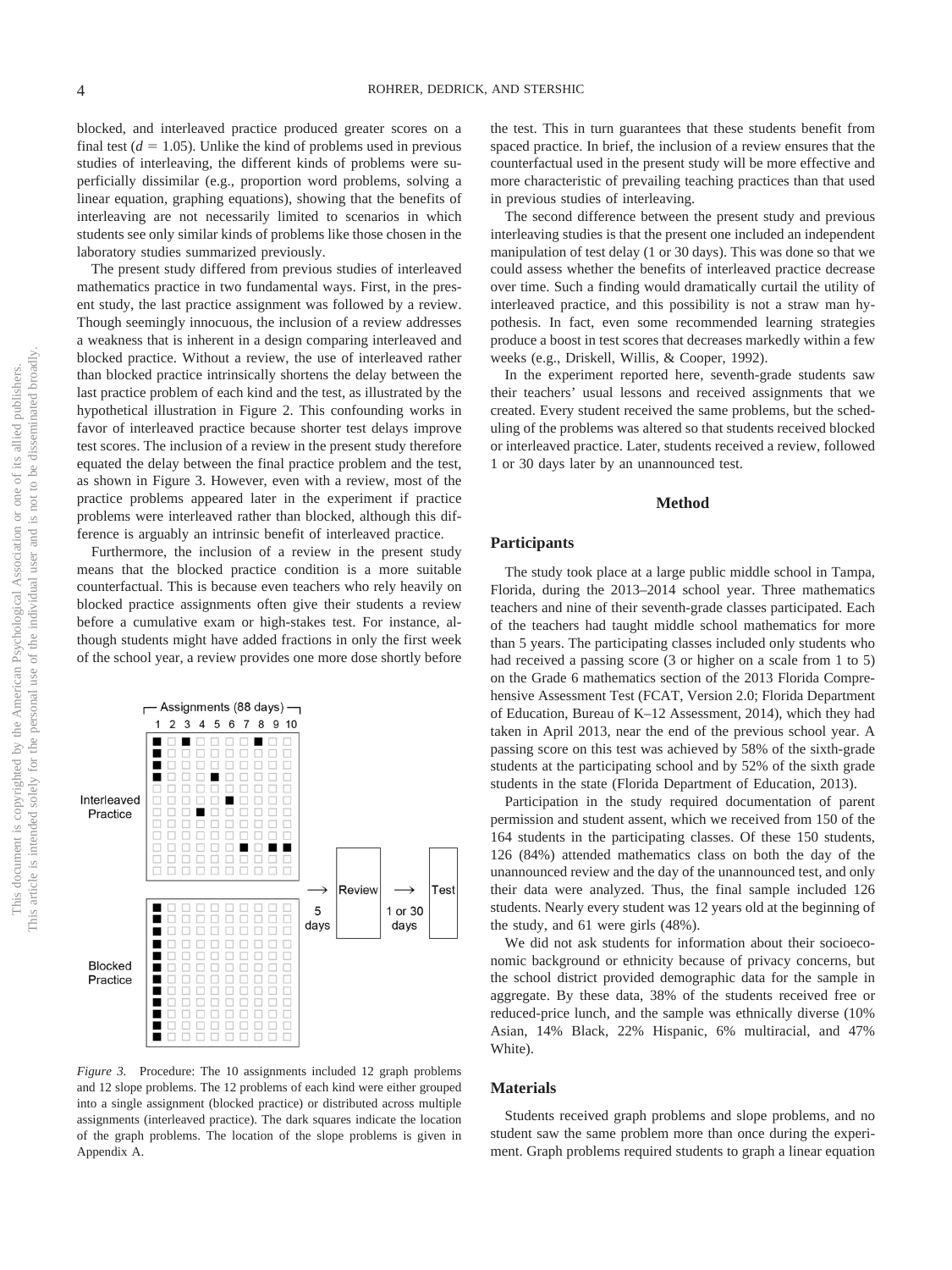of the form,  $y = mx + b$ , where *m* and *b* were nonzero single-digit integers. Examples include  $y = 2x - 1$ ,  $y = -x + 3$ , and  $y = -3x + 2$ . Each problem included the instruction "Graph the equation" and was accompanied by a Cartesian grid. Students were permitted to use any appropriate method, but they were taught to find points by substituting at least two *x* values into the equation and find the corresponding *y* values. For example, for the equation  $y = 2x - 1$ , the substitution of  $x = 2$  yields  $y = 3$ . For slope problems, students found the slope of the line passing through two given points on the Cartesian plane. Each problem began with the instruction, "Find the slope of the line that passes through the points" followed by a pair of points such as "(1, 5) and (8, 9)" or " $(3, 1)$  and  $(9, -4)$ ." Students were taught to find the slope by calculating  $\Delta y/\Delta x$ , which is known colloquially as "rise over run." For example, the line passing through points  $(1, 5)$  and  $(8, 9)$  has slope 4/7. In every slope problem, the two given points had integer coordinates, and the slope equaled a nonzero fraction between –1 and 1.

#### **Design**

We manipulated practice schedule (interleaved or blocked) and test delay (1 or 30 days). Test delay was manipulated by randomly assigning each student within each class to either the 1-day or 30-day delay  $(n = 63$  for each group). This meant that each class included students at both test delays.

Practice schedule was a counterbalanced within-subject variable. Students in Group 1 received interleaved practice of graph problems and blocked practice of slope problems, and Group 2 received the reverse. Group  $1 (n = 59)$  included four classes (two taught by Teacher A, and two taught by Teacher B). Group  $2(n =$ 67) included five classes (two by A, two by B, and one by C). Classes were assigned to groups as follows. Two of the classes were designated as "honors/gifted" by the school, and these two classes were randomly assigned to different groups. The remaining seven classes were deemed by the school as being at the same level, and each of these classes was randomly assigned to one of the two groups with the constraint that teachers with more than one participating class had an equal number of classes in each group. The two groups scored similarly well on a test consisting of six multiple-choice problems from the Grade-8 mathematics portion of the National Assessment of Educational Progress, or NAEP (National Center for Education Statistics, 2013), 76% (*SD* = 22%) vs. 79% ( $SD = 22\%$ ),  $t(108) = 0.62$ ,  $p = .54$ , Cohen's  $d = 0.12$ .

#### **Procedure**

The study consisted of 10 practice assignments, a review session, and a test. Each practice assignment consisted of 12 problems presented on two sides of a single sheet of paper. The 10 assignments included 12 graph problems and 12 slope problems, and the remaining problems were drawn from unrelated topics (fractions, proportions, percentages, statistics, and probability). Teachers presented a tutorial on the graph problems immediately before giving Assignment 1, which included the first four graph problems, and they presented a tutorial on the slope problems immediately before giving Assignment 2, which included the first four slope problems. However, the scheduling of the remaining eight graph and eight slope problems varied. With blocked practice, students saw the

remaining eight problems immediately, which is to say that all 12 problems of a particular kind (graph or slope) appeared in the same assignment. With interleaved practice, the remaining eight problems were distributed across subsequent assignments (Figure 3 and Appendix A).

Students received the 10 assignments on Days 1, 6, 14, 32–33, 33 or 35, 35 or 38, 45– 46, 72–75, 81– 82, and 86 – 88. Students were asked to complete each assignment before the following school day, and the final practice assignment was collected by teachers on Days 87–– 89. On the due date for each assignment, teachers presented the solution to every problem with the aid of a slide show created by the authors. As teachers presented the solutions, students were asked to correct their errors. Teachers then collected the assignments. Within three school days, one or more authors visited the school and scored each student's assignment without making any marks on the assignments. The assignments were then returned to the teachers.

Students' scores on the practice assignments do not provide a valid measure of learning because students corrected their solutions before giving their assignments to their teachers. Even if teachers had collected the assignments at the beginning of class, the students might have received help from their parents or other students. This ambiguity is typical of students' mathematics assignments, and many teachers encourage students to seek help with practice assignments.

Yet the scoring of the practice assignments provided an objective measure of the fidelity of the intervention (which consisted solely of the assignments). Most important, these scoring visits to the school revealed that each teacher distributed each of the 10 assignments to their students, and students' self-corrected solutions further demonstrated that the teachers presented the solutions to the practice assignments. (Of course, this perfect rate of teacher compliance might have been achieved *because* we collected the assignments.) The scoring of the assignments also provided a rough measure of student compliance. When the graph or slope problems were blocked, students averaged 81% correct. In the interleaved practice condition, students averaged 84% correct, and they averaged 82% correct for the last eight of the 12 problems (which were the only problems that were part of an interleaved assignment, as shown in Figure 3). Thus, by this measure, the intervention and the counterfactual produced nearly equal rates of student compliance.

On Days 66-69, every student received a large set of review problems created by the school district, and this review assignment was designed to prepare students for a standardized semester exam given to all students in the district. (The exam is taken on a computer without the presence of a teacher, and the teachers do not see the test items in advance.) The review assignment included two problems on the graphing of a line and four problems on slope, though the problems were stated differently than the ones in the study.

Before the completion of the practice phase, teachers completed an anonymous survey about their views on interleaved practice. Each of the three teachers received a paper copy of the survey on Day 66. We visited the school on Day 75 and collected an envelope with their completed surveys. The survey is shown in Appendix B.

Every student received the same review on Day 93, about 5 days after teachers collected the last practice assignment (Days 87– 89,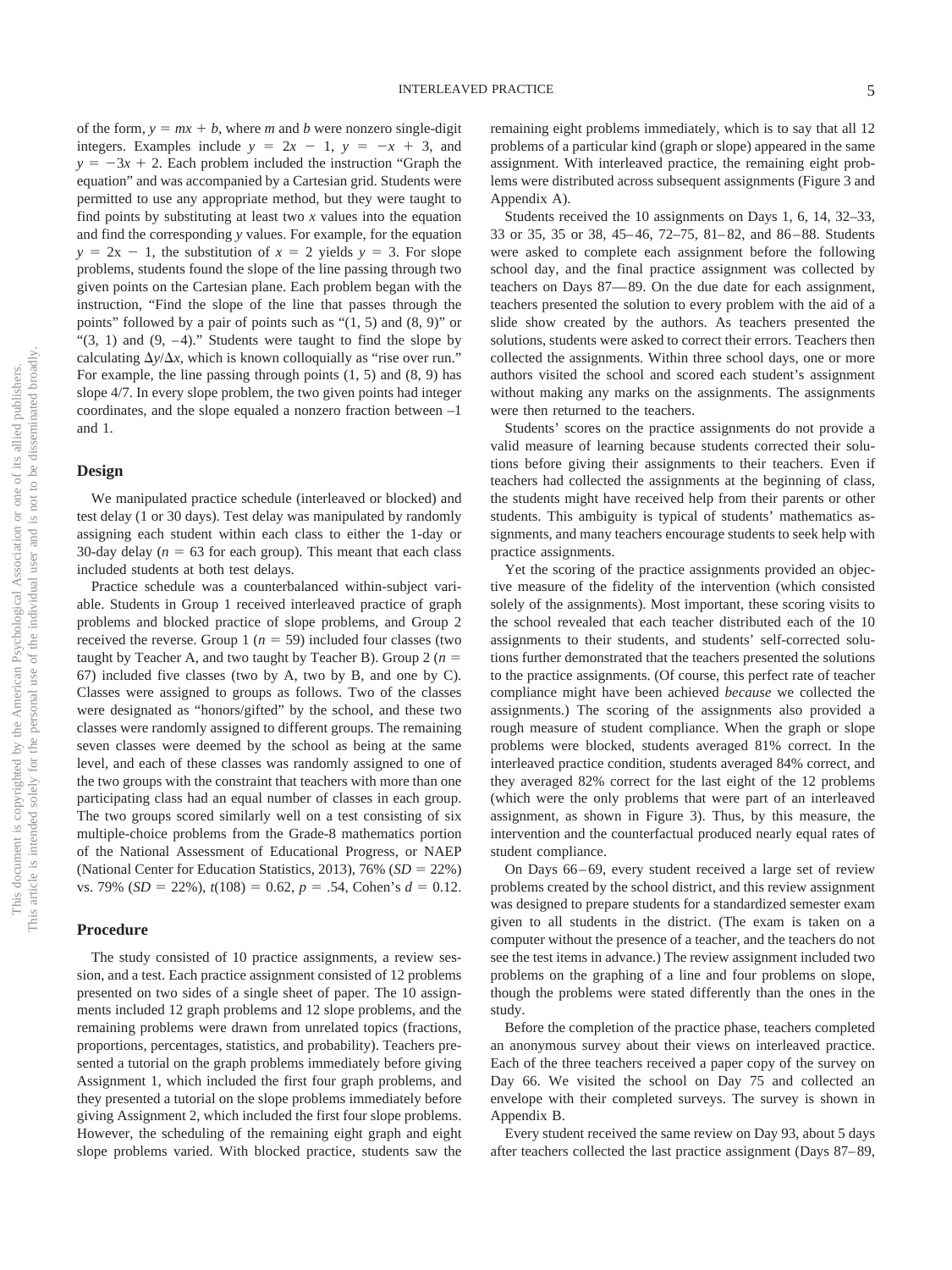depending on the class). The review included one graph problem, one slope problem, and eight unrelated problems. The graph and slope problems were the sixth and seventh problem, respectively. Students received the review assignment at the beginning of the class period, and teachers presented the solutions at the end of the same class period. Teachers then collected the assignment from students, and one of the authors collected the assignments from the teachers at the end of that school day. The mean scores on the review problems were slightly higher, but not statistically so, for problems learned by interleaved practice rather than by blocked practice (94% vs. 89%). Again, we present these data as a measure of compliance rather than a measure of learning because, as with the practice assignments, students were given an opportunity to correct their solutions before turning in their assignments.

Students were tested 1 or 30 days after the review. Students were tested during their regular class meeting, and the teacher and one author proctored the administration of each test. For each of the two test dates (1 and 30 days after the review), students who were not scheduled to receive the test received a filler test consisting of six math problems unrelated to the experiment, all of which were drawn from the Grade-8 mathematics section of a recent NAEP (National Center for Education Statistics, 2013). We asked teachers not to inform students of the tests in advance, and teachers did not see any test problems until the experiment was completed. The test booklet included a cover sheet, a sheet of paper with three graph problems, and a sheet of paper with three slope problems. We created six versions of the test by reordering the problems within each page, and the page with the slope problems preceded the page with the graph problems in three of the six versions. None of the problems had appeared in either a practice assignment or the review. Students were allotted 18 min to complete the test and allowed to use their school-supplied basic calculator. Each test was scored at the school on the day of the test by two raters who were blind to condition. The two raters independently scored each answer as correct or not and later resolved the few discrepancies (six in 756). Internal consistency reliabilities, as measured by Cronbach's alpha, were .89 and .77 for the slope and graphing problems, respectively.

#### **Results**

Interleaved practice produced higher test scores than did blocked practice (Figure 4). Students tested 1 day after the review showed a moderate benefit of interleaving,  $80\%$  ( $SD = 33\%$ ) vs.  $64\%$  (*SD* = 42%),  $t(62)$  = 2.39,  $p = .02$ ,  $d = 0.42$ , 95% confidence interval (CI) [0.07, 0.77]. Students tested 30 days after the review showed a large benefit of interleaving,  $74\%$  ( $SD =$ 39%) vs. 42% ( $SD = 43\%$ ),  $t(62) = 4.54$ ,  $p < .001$ , Cohen's  $d =$ 0.79, 95% CI [0.43, 1.15]. A two-way analysis of variance (with practice schedule as a within-subject variable and test delay as a between-subjects variable) showed that interleaved practice was superior to blocked practice,  $F(1, 124) = 24.43$ ,  $p < .001$ ,  $\eta_p^2 =$ .165, and that test scores were greater at the shorter test delay, *F*(1, 124) = 7.69,  $p < .01$ ,  $\eta_p^2 = .058$ . However, the interaction between practice schedule and test delay was not statistically significant,  $F(1, 124) = 2.84, p = .09.$ 

Secondarily, we analyzed the effect of interleaved practice on test scores for the graph and slope problems separately for both the 1-day and 30-day test delays, resulting in four different compari-



*Figure 4.* Results: Interleaving produced greater test scores at both test delays. Error bars represent 1 standard error. See the online article for a color version of this figure.

sons. Each difference was assessed by an independent *t* test, and in three of the four cases, the assumption of equal variances was rejected. We therefore did not use the pooled estimate for the error term for the *t*-statistic, and we adjusted the degrees of freedom using the Welch–Satterthwaite method. This correction did not affect the outcome of any of the four null hypothesis tests. For the 1-day test delay, interleaved rather than blocked practice resulted in higher mean test scores for the graph problems,  $89\%$  (*SD* = 18%) vs. 73% ( $SD = 36$ %),  $t(50.6) = 2.25$ ,  $p = .029$ ,  $d = 0.54$ , but the effect of interleaved practice on the slope problems was positive but not statistically significant,  $73\%$  ( $SD = 41\%$ ) vs. 54%  $(SD = 47\%)$ ,  $t(56.0) = 1.67$ ,  $p = .10$ ,  $d = 0.43$ . For the test given after a 30-day delay, there was a statistically significant benefit of interleaving for both graph problems  $84\%$  ( $SD = 30\%$ ) vs. 54%  $(SD = 44\%), t(56.7) = 3.28, p = .002, d = 0.81, and slope$ problems,  $65\%$  (*SD* = 43%) vs. 29% (*SD* = 39%),  $t(61) = 3.44$ ,  $p = .001, d = 0.87.$ 

The results of the teacher survey are shown in Appendix B. Although teachers responded anonymously and were encouraged to give their honest assessments, the sample size of only three teachers means that these data are speculative at best. Still, each teacher indicated that he or she would "use the intervention in the future if it was an option" and "would recommend the intervention to other math teachers." All three also reported that interleaved practice did not "interfere with how [they] usually teach" and that "going over assignments" was no harder when assignments were interleaved rather than blocked. However, their opinions were split when they were asked whether their students found interleaved practice to be less likable, more challenging, or more timeconsuming than blocked practice.

#### **Discussion**

The present study explicitly compared interleaved and blocked mathematics practice in a classroom setting and found that interleaved practice produced superior scores on a final test given 1 or 30 days later. Put another way, the mere rearrangement of practice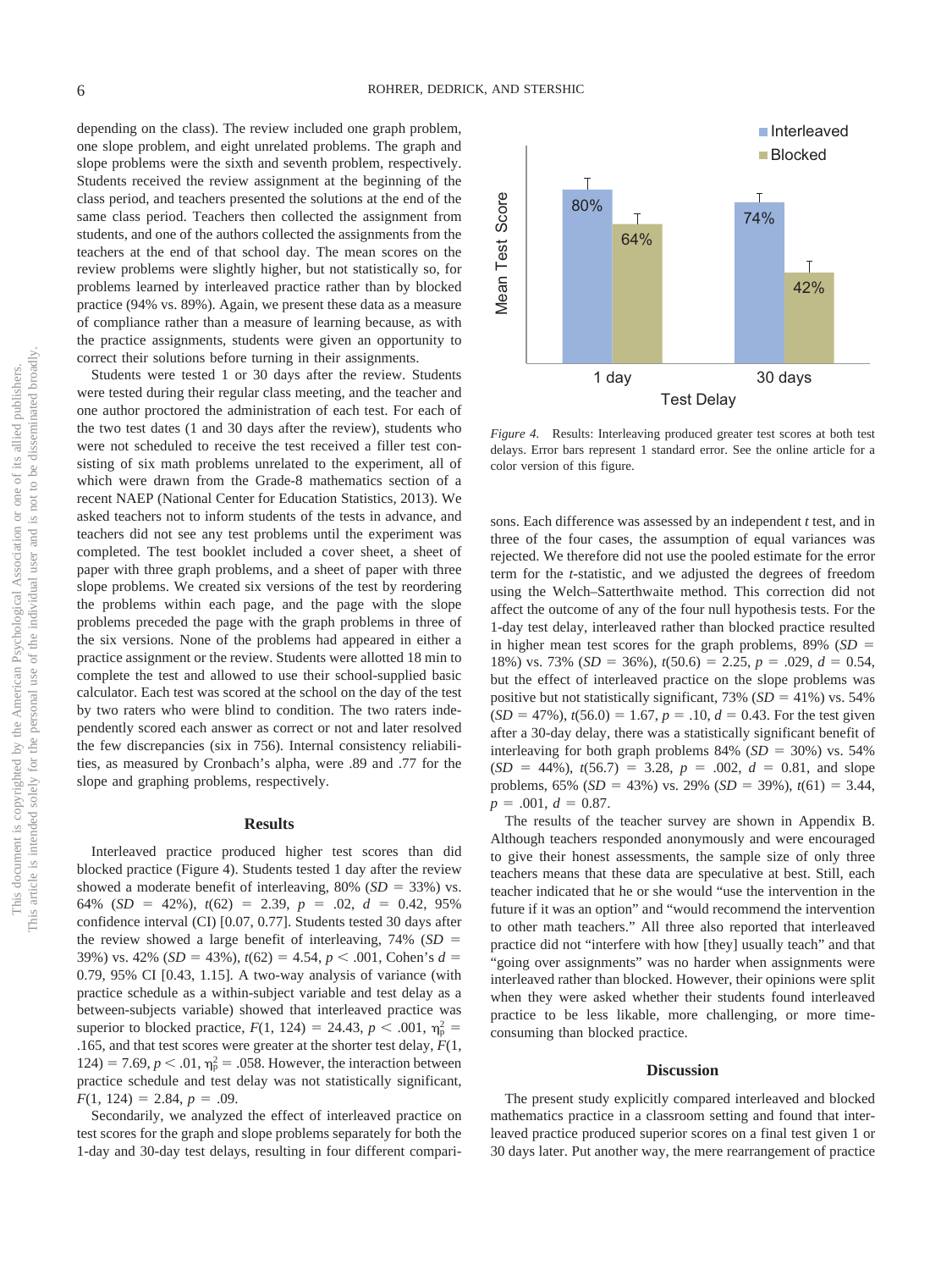problems improved mathematics learning in the classroom. The study is also the first to demonstrate that the test benefit of interleaving does not diminish over time and perhaps grows larger. Finally, apart from its superiority to blocked practice, interleaved practice provided near immunity against forgetting, as the 30-fold increase in test delay reduced test scores by less than a tenth (from 80% to 74%).

Although the size of the effects might seem surprisingly large for a study conducted in a classroom, the effect sizes observed here are nevertheless much smaller than interleaving effects observed in the laboratory. Whereas the effects in the present study were medium to large  $(ds = 0.42$  and 0.79), laboratory studies of interleaving have uniformly found larger effects  $(d = 1.34, d =$ 1.21, and  $\eta_p^2 = 0.32$ ; see introduction). In brief, the present findings are an instantiation—not a violation— of the adage that an intervention loses some of its efficacy when it is moved from the laboratory to the classroom (e.g., Hulleman & Cordray, 2009).

Another reason for the large effects of interleaving observed here and elsewhere is that interleaved mathematics practice inherently guarantees that students space their practice. That is, in addition to the juxtaposition of different kinds of problems within an assignment, problems of the same kind are spaced across assignments. However, the review session in the present study meant that even the blocked practice condition provided spacing, although to a lesser degree than that provided by the interleaved practice condition (Figure 3). In brief, the large effect observed here probably reflects the spacing effect, which is an inherent benefit of interleaved mathematics practice, but the contribution of spacing might have been reduced by the use of a review session.

The large effects notwithstanding, the present study has limitations. For instance, although the test problems were novel, the test problems and practice problems had the same format, and the observed effects might have been smaller if the test problems had required a greater degree of transfer. Also, the test benefit of interleaving might have been reduced if the review had included more than one problem of each kind (graph problem and slope problem), simply because a more intensive review session might have benefitted the blocked practice condition more than it did the interleaved practice condition. More broadly, it remains unknown whether the interleaving effects observed here would be found in a study with a wider variety of material and a greater number of teachers and students. Still, the ecological validity of the present study was reasonably good. Students learned from their teachers, the learning phase lasted 3 months, and the 1-month test delay was educationally meaningful.

We also should emphasize that the findings reported here do not suggest that blocked practice be avoided entirely. In fact, a small block of problems might be optimal, especially at the outset of an assignment given immediately after students are introduced to that kind of problem, perhaps because it gives students an opportunity to focus on the execution of a strategy (e.g., procedural steps and computation). Yet students who work more than a few problems of the same kind in immediate succession are likely to receive sharply diminishing returns on their additional effort (e.g., Rohrer & Taylor, 2006; Son & Sethi, 2006).

Although most mathematics textbooks rely heavily on blocked practice, the Saxon series of mathematics textbooks include assignments with mostly interleaved practice (e.g., Saxon, 1997). Nevertheless, findings like the one reported here do not necessarily

suggest that Saxon texts produce higher test scores than do non-Saxon texts. This is because Saxon texts differ from non-Saxon texts in a number of ways other than the use of interleaved practice, and one or more of these other unique features may work against the efficacy of a Saxon text. In Saxon texts, for example, even the lessons are intermixed so that lessons on related topics (e.g., prism, cylinder, pyramid, and cone) do not appear consecutively—a feature that is not supported by the present study. Incidentally, Saxon texts have been criticized by some educators because of their purported emphasis on the mastery of procedures at the expense of conceptual understanding (e.g., Kamii & Dominick, 1998). However, we emphasize that this criticism of Saxon texts is orthogonal to the efficacy of interleaved practice. None of the authors of the present study have ever had any affiliation with Saxon textbooks.

Interleaved mathematics practice appears to be a feasible intervention. Creators of mathematics textbooks or instructional software need only rearrange practice problems before releasing the next edition, without altering the problems or lessons. Classroom implementation would also seem to require relatively little effort from teachers because they need not alter their classroom lessons or the manner in which they solve a particular problem. The intervention would also presumably require little or no teacher training, although teacher buy-in might require that teachers understand the logic underlying interleaved practice (namely, that it requires students to choose a strategy and not merely repeat the strategy used in the previous practice problem). The feasibility of an intervention also depends on whether students and teachers like it, yet little is known about the likability of interleaved practice. The few teachers in the present study indicated that they liked interleaved practice, even before the study was complete (i.e., before they learned of the intervention's efficacy), but their views might have been biased because of their close involvement with the project. Also, the present study did not include a survey of the students. Future research is needed to better gauge both students' and teachers' perceptions of interleaved practice.

Apart from its efficacy and feasibility, interleaved mathematics practice might be useful at all levels of mathematics, and this potential breadth contributes as much to the impact of an intervention as does its efficacy. Indeed, benefits of interleaved practice have been consistently observed with a variety of mathematics skills and with students in elementary school, middle school, and college. As argued here, these benefits arise because interleaved practice provides students with an opportunity to learn how to choose an appropriate strategy (or learn that they cannot do it). In short, interleaved practice simply provides students with an opportunity to practice the very skill they are expected to learn.

#### **References**

- Bahrick, H. P., & Hall, L. K. (1991). Lifetime maintenance of high school mathematics content. *Journal of Experimental Psychology: General, 120,* 20 –33. doi:10.1037/0096-3445.120.1.20
- Balota, D. A., Duchek, J. M., & Logan, J. M. (2007). Is expanded retrieval practice a superior form of spaced retrieval? A critical review of the extent literature. In J. S. Nairne (Ed.), *The foundations of remembering: Essays in honor of Henry L. Roediger III* (pp. 83–105). London, England: Psychology Press.
- Cepeda, N. J., Pashler, H., Vul, E., Wixted, J. T., & Rohrer, D. (2006). Distributed practice in verbal recall tasks: A review and quantitative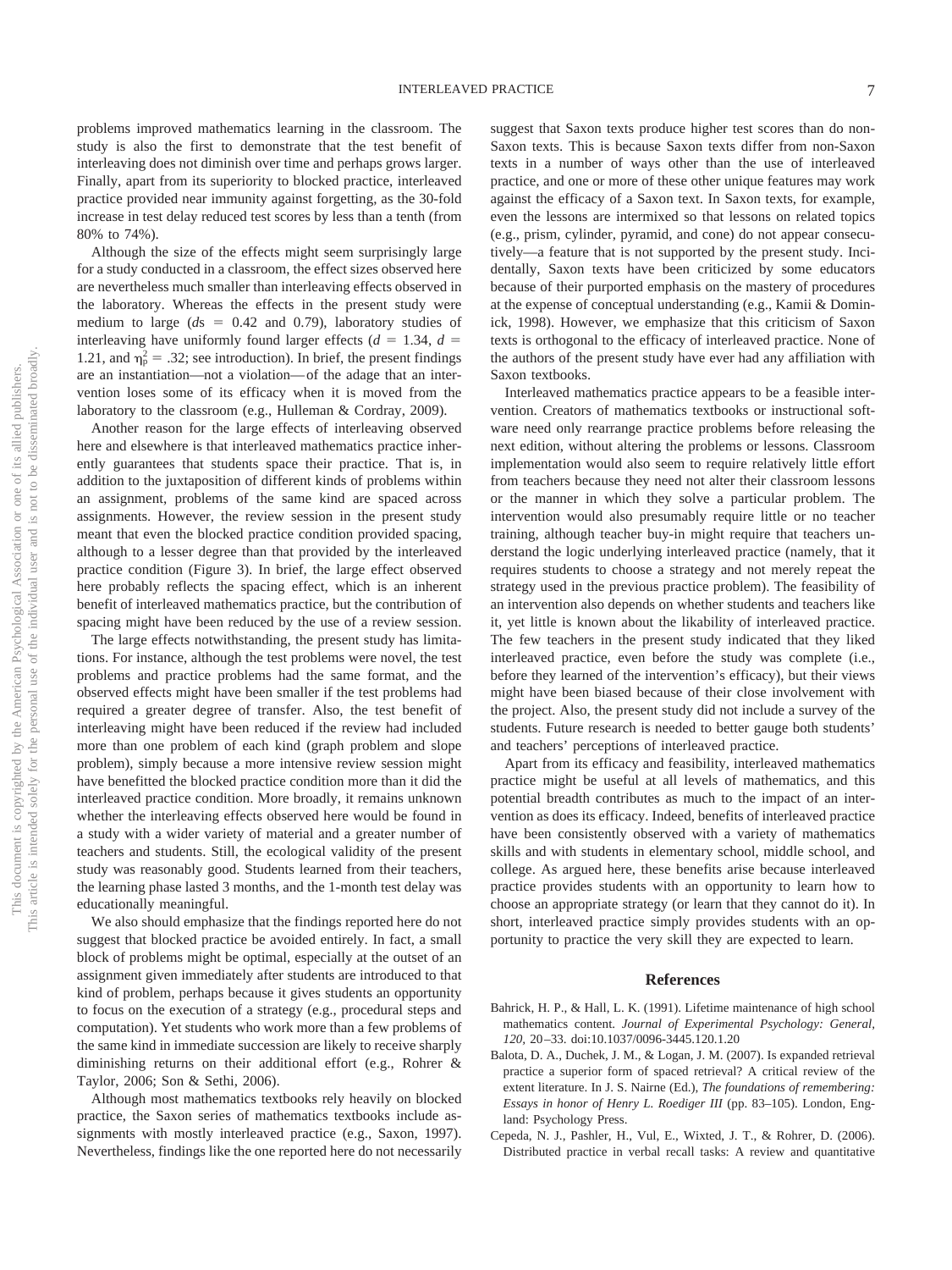synthesis. *Psychological Bulletin, 132,* 354 –380. doi:10.1037/0033- 2909.132.3.354

- Chi, M. T. H., Feltovich, P. J., & Glaser, R. (1981). Categorization and representation of physics problems by experts and novices. *Cognitive Science, 5,* 121–152. doi:10.1207/s15516709cog0502\_2
- Driskell, J. E., Willis, R. P., & Copper, C. (1992). Effect of overlearning on retention. *Journal of Applied Psychology, 77,* 615– 622. doi:10.1037/ 0021-9010.77.5.615
- Dunlosky, J., Rawson, K. A., Marsh, E. J., Nathan, M. J., & Willingham, D. T. (2013). Improving students' learning with effective learning techniques: Promising directions from cognitive and educational psychology. *Psychological Science in the Public Interest, 14,* 4 –58. doi: 10.1177/1529100612453266
- Florida Department of Education. (2013). *2013 Florida statewide assessment scores*. Retrieved from http://fcat.fldoe.org/mediapacket/2013/
- Florida Department of Education, Bureau of K–12 Assessment. (2014). *Florida Comprehensive Assessment Test* (Version 2.0). Tallahassee, FL: Author.
- Gay, L. R. (1973). Temporal position of reviews and its effect on the retention of mathematical rules. *Journal of Educational Psychology, 64,* 171–182. doi:10.1037/h0034595
- Grote, M. G. (1995). Distributed versus massed practice in high school physics. *School Science and Mathematics, 95,* 97–101. doi:10.1111/j .1949-8594.1995.tb15736.x
- Hall, K. G., Domingues, D. A., & Cavazos, R. (1994). Contextual interference effects with skilled baseball players. *Perceptual and Motor Skills, 78,* 835– 841. doi:10.2466/pms.1994.78.3.835
- Higgins, E., & Ross, B. (2011, November). *Comparisons in category learning*. Paper presented at the 52nd annual meeting of the Psychonomic Society, Seattle, WA.
- Hulleman, C. S., & Cordray, D. S. (2009). Moving from the lab to the field: The role of fidelity and achieved relative intervention strength. *Journal of Research on Educational Effectiveness, 2,* 88 –110. doi:10.1080/ 19345740802539325
- Kamii, C., & Dominick, A. (1998). The harmful effects of algorithms in Grades 1– 4. In L. J. Morrow & M. J. Kenney (Eds.), *The teaching and learning of algorithms in school mathematics: 1998 NCTM yearbook* (pp. 130 –140). Reston, VA.: National Council of Teachers of Mathematics.
- Kester, L., Kirschner, P. A., & van Merriënboer, J. J. G. (2004). Timing of information presentation in learning statistics. *Instructional Science, 32,* 233–252. doi:10.1023/B:TRUC.0000024191.27560.e3
- Küpper-Tetzel, C. E. (2014). Strong effects on weak theoretical grounds: Understanding the distributed practice effect. *Zeitschrift für Psychologie, 222,* 71– 81. doi:10.1027/2151-2604/a000168
- Le Blanc, K., & Simon, D. (2008). *Mixed practice enhances retention and JOL accuracy for mathematical skills*. Paper presented at the 49th annual meeting of the Psychonomic Society, Chicago, IL.
- Mayfield, K. H., & Chase, P. N. (2002). The effects of cumulative practice on mathematics problem solving. *Journal of Applied Behavior Analysis, 35,* 105–123. doi:10.1901/jaba.2002.35-105
- National Center for Education Statistics. (2013). *The nation's report card: A first look. 2013 mathematics and reading* (NCES 2014 – 451). Washington, DC: U.S. Department of Education, Institute of Education Sciences.
- Richland, L. E., Bjork, R. A., Finley, J. R., & Linn, M. C. (2005). Linking cognitive science to education: Generation and interleaving effects. In B. G. Bara, L. Barsalou, & M. Bucciarelli (Eds.), *Proceedings of the 27th annual conference of the Cognitive Science Society* (pp. 1850 – 1855). Mahwah, NJ: Erlbaum.
- Richland, L. E., Linn, M. C., & Bjork, R. A. (2007). Cognition and instruction: Bridging laboratory and classroom settings. In F. Durso, R. Nickerson, S. Dumais, S. Lewandowsky, & T. Perfect (Eds.), *Handbook of applied cognition* (2nd ed., pp. 555–583). West Sussex, England: Wiley.
- Roediger, H. L., & Pyc, M. A. (2012). Inexpensive techniques to improve education: Applying cognitive psychology to enhance educational practice. *Journal of Applied Research in Memory & Cognition, 1,* 242–248. doi:10.1016/j.jarmac.2012.09.002
- Rohrer, D., Dedrick, R. F., & Burgess, K. (2014). The benefit of interleaved mathematics practice is not limited to superficially similar kinds of problems. *Psychonomic Bulletin & Review*. Retrieved from http:// link.springer.com/article/10.3758%2Fs13423-014-0588-3. doi:10.3758/ s13423-014-0588-3
- Rohrer, D., & Taylor, K. (2006). The effects of overlearning and distributed practice on the retention of mathematics knowledge. *Applied Cognitive Psychology, 20,* 1209 –1224. doi:10.1002/acp.1266
- Rohrer, D., & Taylor, K. (2007). The shuffling of mathematics practice problems boosts learning. *Instructional Science*, 35, 481-498. doi: 10.1007/s11251-007-9015-8
- Saxon, J. H., Jr. (1997). *Algebra I* (3rd ed.). Norman, OK: Saxon.
- Schmidt, R. A., & Bjork, R. A. (1992). New conceptualizations of practice: Common principles in three paradigms suggest new concepts for training. *Psychological Science, 3,* 207–217. doi:10.1111/j.1467-9280.1992 .tb00029.x
- Shea, J. B., & Morgan, R. L. (1979). Contextual interference effects on the acquisition, retention, and transfer of a motor skill. *Journal of Experimental Psychology: Human Learning and Memory, 5,* 179 –187. doi: 10.1037/0278-7393.5.2.179
- Siegler, R. S. (2003.) Implications of cognitive science research for mathematics education. In J. Kilpatrick, G. W. Martin, & D. E. Schifter (Eds.), *A research companion to principles and standards for school mathematics* (pp. 219 –233). Reston, VA: National Council of Teachers of Mathematics.
- Siegler, R. S., & Shrager, J. (1984). Strategy choices in addition and subtraction: How do children know what to do? In C. Sophian (Ed.), *The origins of cognitive skills* (pp. 229 –293). Hillsdale, NJ: Erlbaum.
- Son, L. K., & Sethi, R. (2006). Metacognitive control and optimal learning. *Cognitive Science, 30,* 759 –774. doi:10.1207/s15516709cog0000\_74
- Storm, B. C., Bjork, R. A., & Storm, J. C. (2010). Optimizing retrieval as a learning event: When and why expanding retrieval practice enhances long-term retention. *Memory & Cognition, 38,* 244 –253. doi:10.3758/ MC.38.2.244
- Taylor, K., & Rohrer, D. (2010). The effect of interleaving practice. *Applied Cognitive Psychology, 24,* 837– 848. doi:10.1002/acp.1598
- Yazdani, M. A., & Zebrowski, E. (2006). Spaced reinforcement: An effective approach to enhance the achievement in plane geometry. *Journal of Mathematical Sciences and Mathematics Education, 1,* 37– 43.